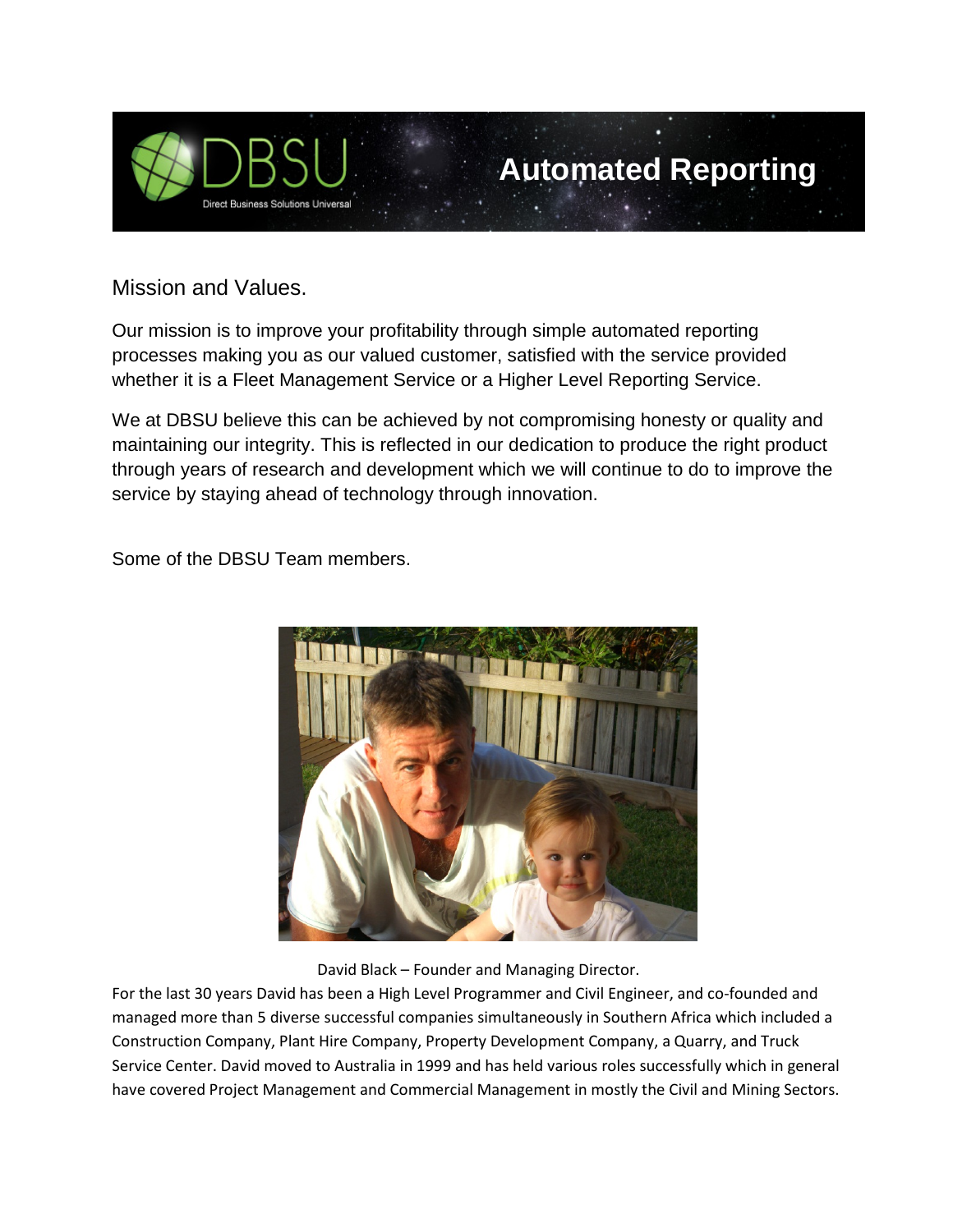

Vivienne Fallon – West Australia

With over 25 years of experience in Accounting and Site Administration on Civil and Mining Projects across Australia, and working on Oil Exploration Projects in Nigeria and Libya, Vivienne brings a wealth of skills to the Team.



Emily Needham – Service and Support.

Having utilized the Product on an ongoing basis in a meticulous fashion, as well as her assistance in producing excellent Training Manuals, Emily is the first point of contact when you are struggling with any element of the Product.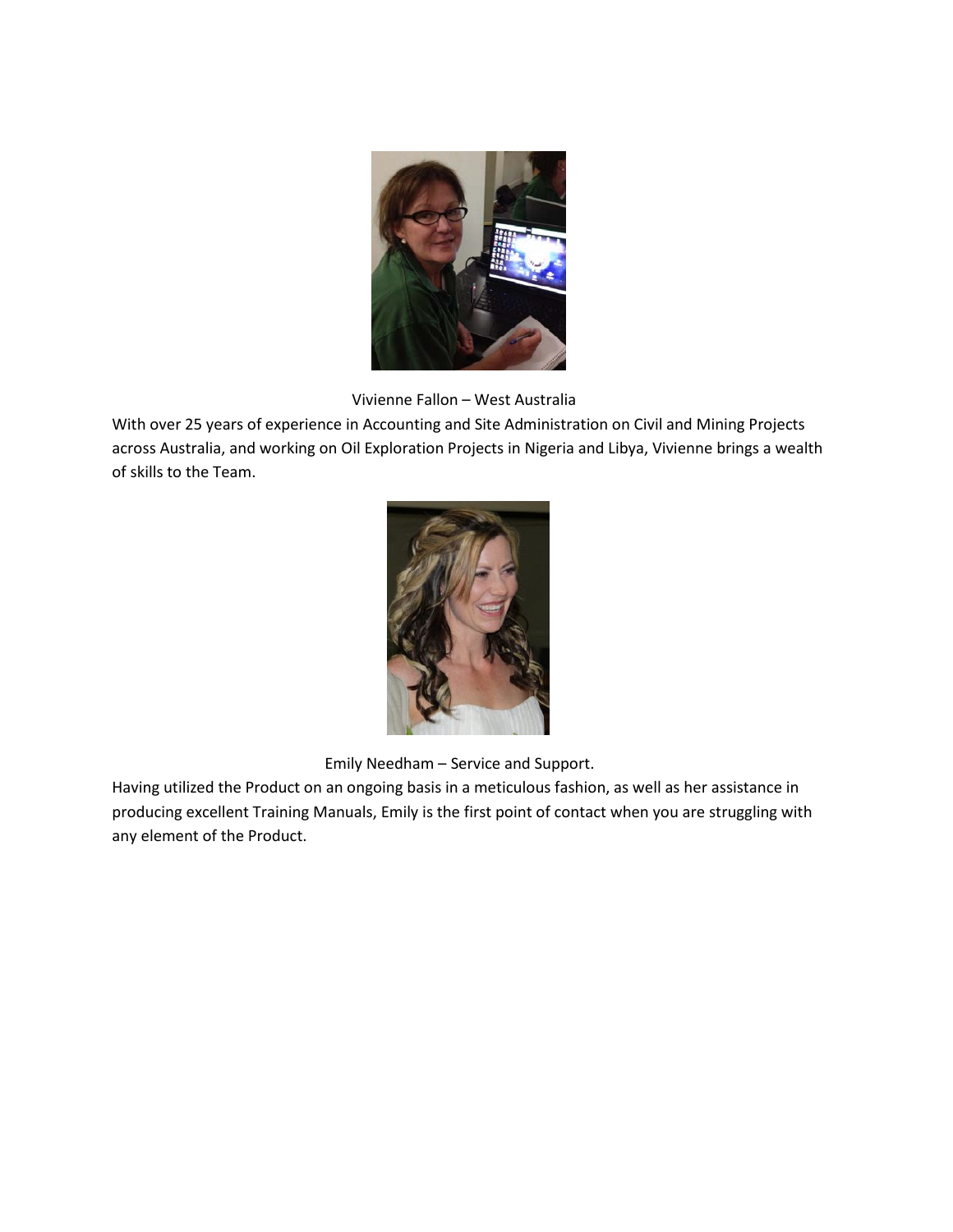

Erica Humes – Marketing and Sales.

Erica has a strong back-ground in Human Relations and Property Development and her driven attitude to offer a good service, her Sales and Marketing knowledge and good communications skills are an asset to the Team.



Mathew Lee Black – Installations and Support Southern Africa.

Mathew's computer and IT skills allow him to completely understand the high level of quality control required when overseeing the configuration and installation of devices. Mathew currently resides in South Africa so he generally manages the Southern African installations requests.



Taryn Jacoby – UK Sales and Marketing. BA Marketing & Media